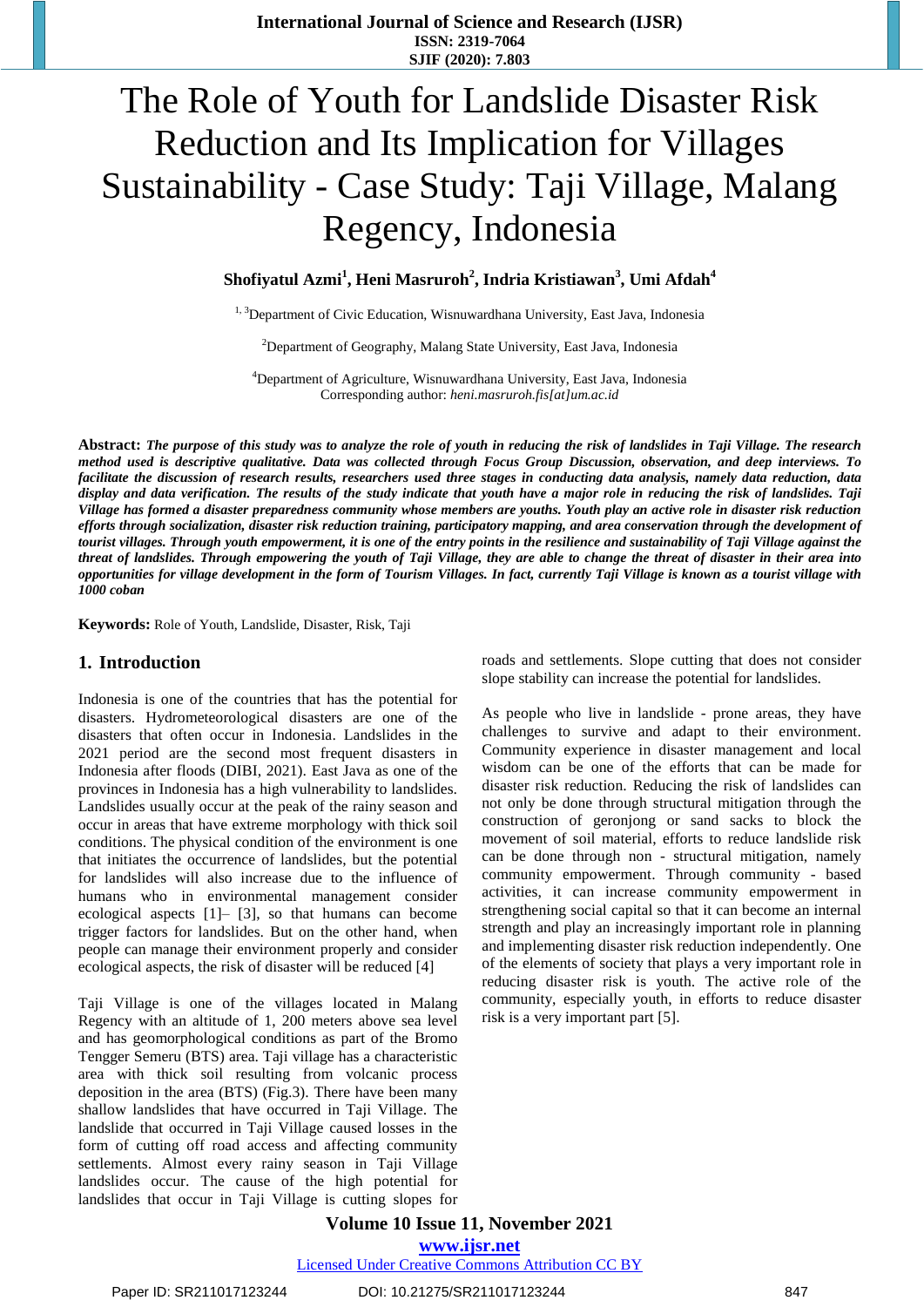### **International Journal of Science and Research (IJSR) ISSN: 2319-7064 SJIF (2020): 7.803**



**Figure 3:** Research Area

Community - based risk reduction is a participatory approach as a driver for disaster risk reduction and to increase community resilience at the local level [6], [7]. In this approach the community is actively involved and involved in various levels of the decision - making process related to disaster. Community - based disaster risk reduction integrates bottom - up and top - down measures by supporting local communities in strengthening their abilities and skills to be able to analyze various conditions in a disaster study. The community is the element at risk that has the greatest potential for losses due to disasters, but the community can also be an element for disaster risk reduction.

Many studies on community empowerment for disaster risk reduction have been carried out [8]– [10], but the role of youth in disaster risk reduction is still very rarely done. Disaster risk reduction by youth is part of community based disaster risk reduction which aims to empower youth through skill improvement, competency development and encouraging active participation in households and communities to reduce disaster risks and impacts. This research will elaborate on the role of community - based disaster risk reduction, mainly based on the role of youth.

### **2. Method**

The research method used is descriptive qualitative research method. Data was collected through focus group discussions with village heads, representatives from each neighborhood unit, and youth. The number of people who participated in the focus group discussion was 20 people. Observations were made at points where landslides had occurred, both rotational and translational landslides. The data collection technique for deep interviews was carried out by purposive sampling, namely young people who were indeed part of the disaster risk reduction community in Taji Village. There are three stages carried out for data analysis 1) data reduction, namely identifying and sharpening, classifying and organizing data according to the research objectives; 2) presentation of data from the results of data reduction; 3) data verification, namely re - checking the data that has been collected. The results of this study will elaborate on the role of the community, especially youth in reducing the risk of landslides.

### **3. Discussion**

### **3.1 Hazard Analysis and Landslide Characteristics in Taji Village**

Landslides are natural disasters that are influenced by the shape of the earth's surface [11], [12]. Several other characteristics that affect landslides are surface material, land use, slope and rainfall [13]– [15]. The shape of the earth's surface with a sloping topography can increase the potential for landslides. Landslides mostly occur in unconsolidated materials. In this material, the soil is more erodible, so that when exposed to water, the soil is easier to disperse. The potential for landslides will increase on thick soil that is more than 2 meters, usually areas with thick soil are areas where weathering is very intensive. In addition, inappropriate of land use with land suitability also has a major influence on the potential for landslides [16].

As a village which is one of the villages located in the Bromo Tengger Semeru area. The physical condition of this area is that it has a texture in the form of dust from the deposition of Bromo Volcano material and most of it has a sloping morphology. At some points the former landslide can be identified that this area has thick soil. Based on several landslide events in the research area, one of the causes of the increase in landslide potential is cutting slopes for roads and settlements. [17]carried out landslide mapping in the research area, based on landslide maps made using automated topography using watershed boundaries which are part of Taji Village explaining that this area has landslide susceptibility which is categorized as stable and unstable class. For stable class, such peak interfluve (0.6%) and channel bad (40.49%) for unstable class, namely ipper slope (10%), middle slope (9.49%), and lower slope (39.36%)

Landslides are a problem in the research area. Every rainy season landslides occur. Most of the landslides that occurred in Taji Village caused the loss of road access, settlements and occurred on agricultural land. One of the most dominant causes of landslides in the research area is slope cutting. As a result of cutting slopes, the slopes are unstable. In the study area there are active landslides and inactive or dormant landslides. The presence of active and inactive (dormant) landslides can be identified through the surface cover. For the most part, lands where active landslides occur are not found with cover crops. Usually this landslide occurs in less than 3 months, while for inactive (dormant) landslides it can be identified through the presence of vegetation on it. Non - active (dormant) landslides in the study area can also be identified by the shape of the slopes. The shape of the concave slope is one indicator that can be used to identify landslide areas due to the movement of material down the slope as the landslide process causes changes in the shape of the earth's surface.

The typological characteristics of landslides in the research area are rotational and translational. Each type of landslide has its own characteristics. Based on the position of occurrence, rotational landslides that occurred in the study area mostly occurred on agricultural land with the type of plant being cassava. For landslides with the translational type, most of them occur in association with roads and

## **Volume 10 Issue 11, November 2021**

**www.ijsr.net**

Licensed Under Creative Commons Attribution CC BY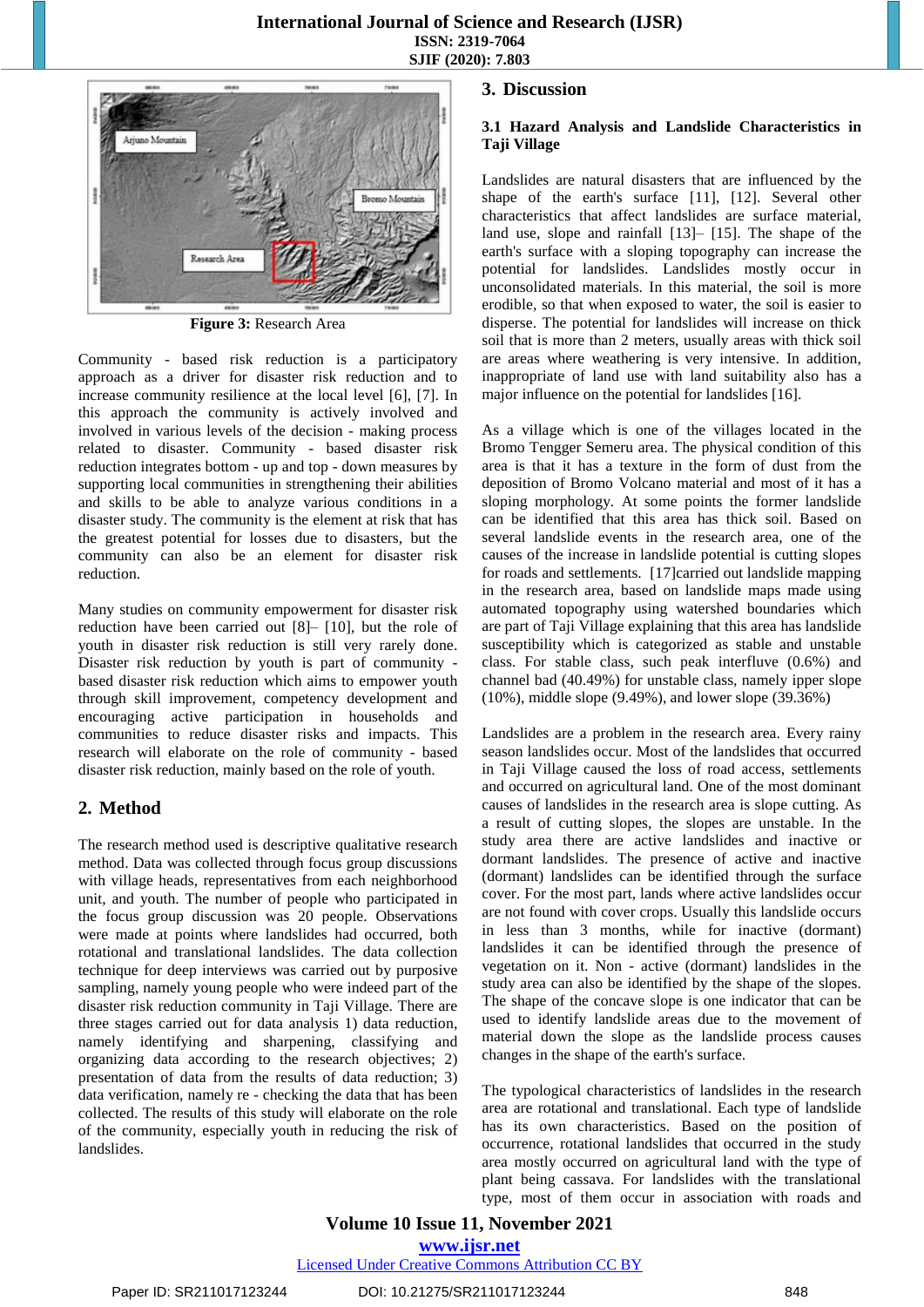### **International Journal of Science and Research (IJSR) ISSN: 2319-7064 SJIF (2020): 7.803**

settlements. The land used for landslides with rotational type is used by the community for agriculture with crop types such as carrots, coffee, chilies, and cabbage [18].

### **3.2 The Role of Youth in Disaster Risk Reduction**

The people of Taji Village have various types of work backgrounds, namely having civil servants, teacher, entrepreneur, driver and farmer types of work. However, the difference in the type of work and educational background is not a differentiator in Taji Village. The people of Taji Village are able to live together, have a high sense of kinship and apply the values of tolerance. One of the things that unites the community and the sense of kinship in Taji Village is the similarity that they live in areas prone to landslides.

Youth as part of the community element plays an important role in efforts to reduce disaster risk and develop the village of Taji to remain sustainable even though it is in an area prone to landslides. So far, the community has realized that Taji Village is prone to landslides, so the community has formed a disaster preparedness community with the name SIBAT, which is community disaster alert. Most of the members of SIBAT are youths from Taji Village. There are several disaster risk reduction efforts carried out by SIBAT of Taji Village. Disaster risk reduction socialization and training. Organizing the role of youth in disaster risk reduction in Taji Village is carried out collaboratively with village officials, the community and the government, especially with the Malang Regency Regional Disaster Management Agency (BPBD). As a disaster - prone village, disaster risk reduction socialization and training activities are activities that are often carried out by the Taji Village disaster preparedness community.

Taji Village disaster preparedness community as an organization engaged in disaster and youth organizations as youth organizations have a strategic role in disaster risk reduction activities. Youth organizations have a strategic role in organizing activities and mobilizing youth resources in outreach activities to the community and training for youth capacity building [7]. The socialization and training carried out did not only provide information to the public. The socialization and training carried out not only provided information to the community but more importantly to increase the capacity of youth in disaster risk reduction in Taji Village. Youth is a dynamic driving actor, so one of the important assets in disaster risk reduction.

The application of community - based disaster risk reduction is one of the means for empowering the community in terms of communicating with various parties to make it easier to understand. Disaster risk reduction activities carried out in a participatory manner can facilitate the community to actively participate together to recalculate potential threats and resources, and be able to assess capacities and vulnerabilities in Taji Village.

### **3.3 Implications for the sustainability of Taji Village**

The community plays an essential role in the sustainability of the village. In a disaster study, the community can be the initiator of the disaster, but on the other hand, the community also has the capacity for disaster risk reduction. People who live in disaster - prone areas usually have local wisdom that can be used as an effort to reduce disaster risk [8], [10]. One element of the community that plays an important role for village sustainability and development is youth.

Based on the physical condition, the Taji Village area has a landslide threat. As people who live in areas that have threats, the people of Taji Village have the value of local wisdom that is used as an effort to reduce disaster risk. The Taji Village community is able to adapt to the environment, so the threat of landslides is not a barrier to being able to develop Taji Village. Community empowerment, especially youth, is one of the main points implemented in Taji Village.

Taji Village youth through youth organizations and tourism aware communities are able to turn threats into opportunities. With the physical condition of the disaster prone area, it becomes an opportunity in tourism development and provides an entry point for the community's economic sustainability. Taji Village youth who are members of the disaster preparedness community, youth organizations and tourism - aware communities are able to make Taji village a tourist village. In addition, through the role of the community and youth, they are able to find strategies to survive in landslide - prone areas. Some of the activities that have been carried out by the community and youth of Taji Village in order to maintain sustainability and reduce disaster risk in Taji Village, such making Taji Village a disaster - resilient tourist village and making Taji Village a disaster - resilient village.

Through youth empowerment in Taji Village, it can be an entry point in maintaining the sustainability of Taji Village. Youth who are members of SIBAT have duties and responsibilities, namely 1) Carry out efforts to empower the capacity and organize the community so that they can take initiatives and take action to minimize the impact of disasters that occur in their environment; 2) Socialization and public awareness about the level of danger, vulnerability and disaster risk from house to house or from family to family as well as the wider community in various forums/opportunities; 3) Together with the community mapping the village on the level of vulnerability/vulnerability, as well as mapping resources; 4) Provide training/counseling to the community in their environment regarding disaster preparedness and emergency response efforts as well as early warning systems and mitigation efforts; 5) Mobilizing the community in implementing the activity plan; 6) Organizing training/simulation for the community so that the community becomes accustomed and able to carry out evacuation measures and efforts to save and secure themselves when a disaster occurs; 7) Help formulate ways to maintain the continuity of activities through social awareness and others; 8) Growing public awareness to participate in planning, implementation, monitoring, evaluation and sustainability.

**Volume 10 Issue 11, November 2021 www.ijsr.net** Licensed Under Creative Commons Attribution CC BY